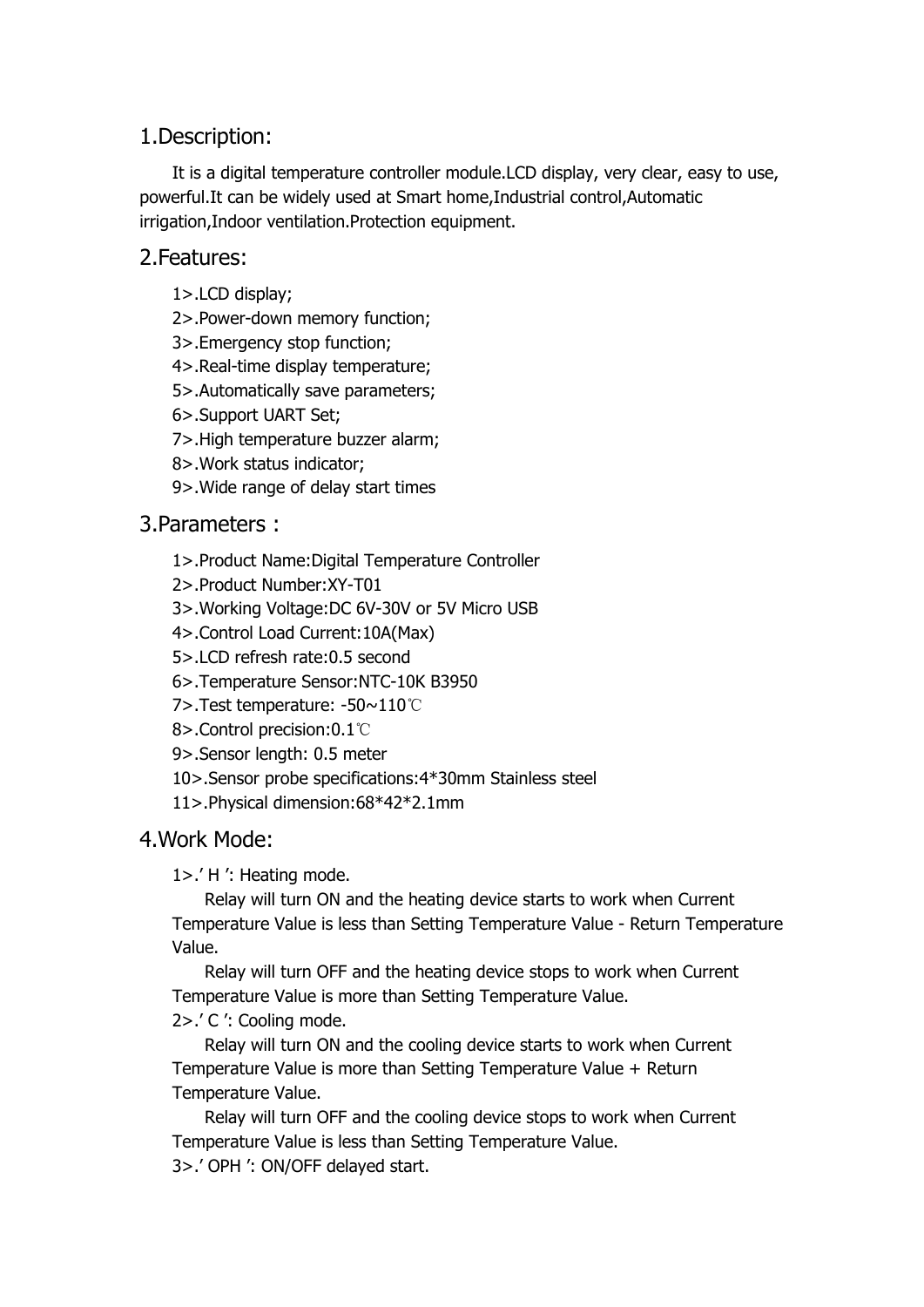The system starts timing 'T' when a normal heating or cooling operation is completed.The system will begin the next round of heating or cooling only after 'T'>'OPH'.

4>.' OFE ': Temperature correction function(-10.0~10.0℃).

If the module works for a long time, there may be deviations. Corrected by this function.

Actual Temperature Value = Current Temperature Value + Calibration Value. 5>.' ALA ': Set high temperature alarm.

Module will turn on the sound and light alarm and relay will OFF at the same time when Current Temperature Value is more than Set Alarm Temperature Value. Any button to stop the sound and light alarm.

#### 5.Additional Features:

1>. Set or read data by UART.

The parameters such as start temperature, stop temperature, temperature correction, etc. can be set through the UART.

2>.Temperature real-time reporting.

The module transmits the detected temperature to the terminal through the UART at intervals of 1 s to facilitate data acquisition if the temperature reporting function is turned on.

3>.Relay enable (default on).

If the relay enable is turned off, the relay remains off.

That is, the output state will never change, no matter what the measured temperature is.

4>.Reset.

Press button 'STOP' and 'SET' for more than 3second at the same time to restore the factory settings.

#### 6.Set Parameter :

Long press:keep press button for more than 3second.

1>.Set Working mode/Setting temperature/Return Temperature Value

1.1>.Short press button 'SET' and enter the quick setting interface;

1.2>.Switch the parameters that need to be set for Working mode/Setting temperature/Return Temperature Value by short press button 'SET'.

1.3>.Modify the parameter value by button 'UP' or 'DOWN' after select parameter.Support short press/long press;

1.4>.Exit the quick setting interface and save the parameters by long press button 'SET' for 3second or continue 6S without any button operation.

NOTE:The Return Temperature Value display in the first line where the Current Temperature Value display position.

The Setting Temperature Value display in the second line after 'H' or 'C'. 2>.Set OPH/OFE/ALA

2.1>.Long press button 'SET' and enter the parameter setting interface.

2.2>.Switch the parameters that need to be set for OPH/OFE/ALA by short press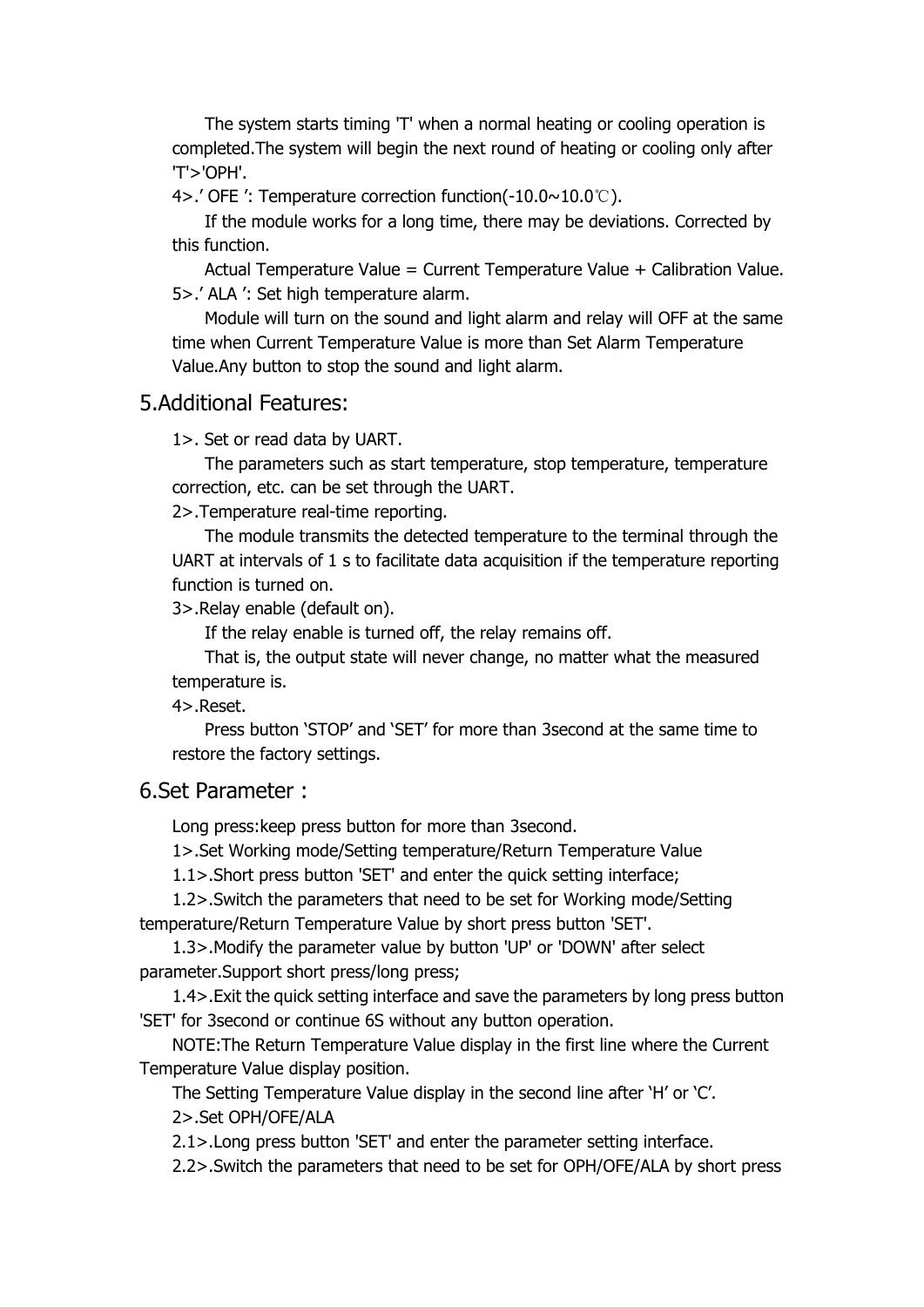button 'SET'.

2.3>.Modify the parameter value by button 'UP' or 'DOWN' after select parameter.Support short press/long press;

2.4>.Exit the quick setting interface and save the parameters by long press button 'SET' for 3second or continue 6S without any button operation.

2.5>How to turn on the high temperature alarm 'ALA' (default off).Select 'ALA' interface,short press button 'STOP' to ON or OFF 'ALA'.Set high temperature value by button 'UP' or 'DOWN' if turn ON 'ALA'.If the high temperature alarm function is turned OFF, 'ALA' displays '----' as a reminder.LCD will display 'W' if turn ON 'ALA'.

2.6>.How to enable delayed start ' OPH '(default off).Select ' OPH ' interface,short press button 'STOP' to ON or OFF ' OPH '.Set delay time value by button 'UP' or 'DOWN'<br>if turn ON ' OPH '.If the delayed star function is turned OFF, ' OPH ' displays '----' as a reminder.LCD will display 'h' in last line and last bit if turn ON delayed start.

#### 7.UART communication and parameter settings

The system supports UART data upload and parameter setting functions (TTL level);

|     | UARI. 9000, 0, 1 |                                                               |  |
|-----|------------------|---------------------------------------------------------------|--|
| NO. | Command          | Function                                                      |  |
|     | start            | Start temperature report                                      |  |
|     | stop             | Stop temperature report                                       |  |
|     | read             | Read setting parameters                                       |  |
| 14  | lon              | Relay enable ON                                               |  |
| 15  | loff             | Relay enable OFF                                              |  |
| 6   | S:XXX            | Setting temperature(-50~-01;00.0~99.9;100~110°C)              |  |
|     | B:XX.X           | Set Return Temperature Value (00.0~30.0°C)                    |  |
| 18  | OFE:XX.X         | Temperature calibration $(-10.0 \times 10.0^{\circ}\text{C})$ |  |
| 9   | ALA:XX.X         | Alarm temperature $(-50.0 \sim 110.0^{\circ}\text{C})$        |  |
| 10  | OPH:XXXX         | Delayed start time (0~9999minutes)                            |  |

 $UADT: QG<sub>00</sub> Q<sub>1</sub>$ 

# 8.Application:

- 1>. Smart home
- 2>. Industrial control
- 3>. Automatic irrigation
- 4>. Indoor ventilation
- 5>.Self-made thermostatic control box
- 6>.Equipment cabinet
- 7>.Air conditioning system
- 8>.Temperature control protection
- 9>.Refrigerator
- 10>.Freezer
- 11>.Water heater
- 12>.Hosts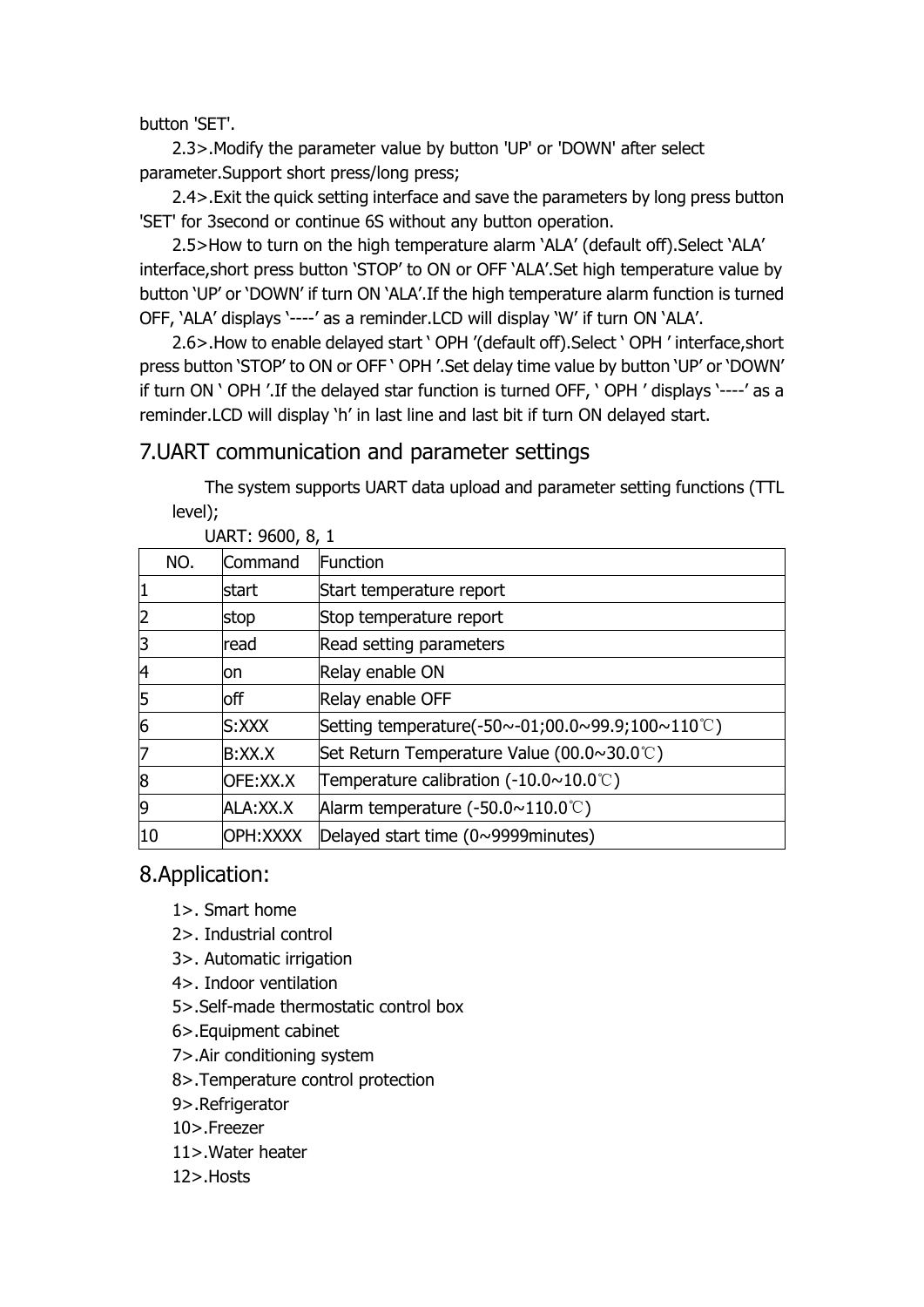#### 13>.Hatch control

#### 9.Package Listing:

- 1>.1pcs XY-T01 Digital Temperature Controller
- 2>.1pcs 0.5meter NTC-10K B3950 sensor
- 3>.4pcs White isolation seat

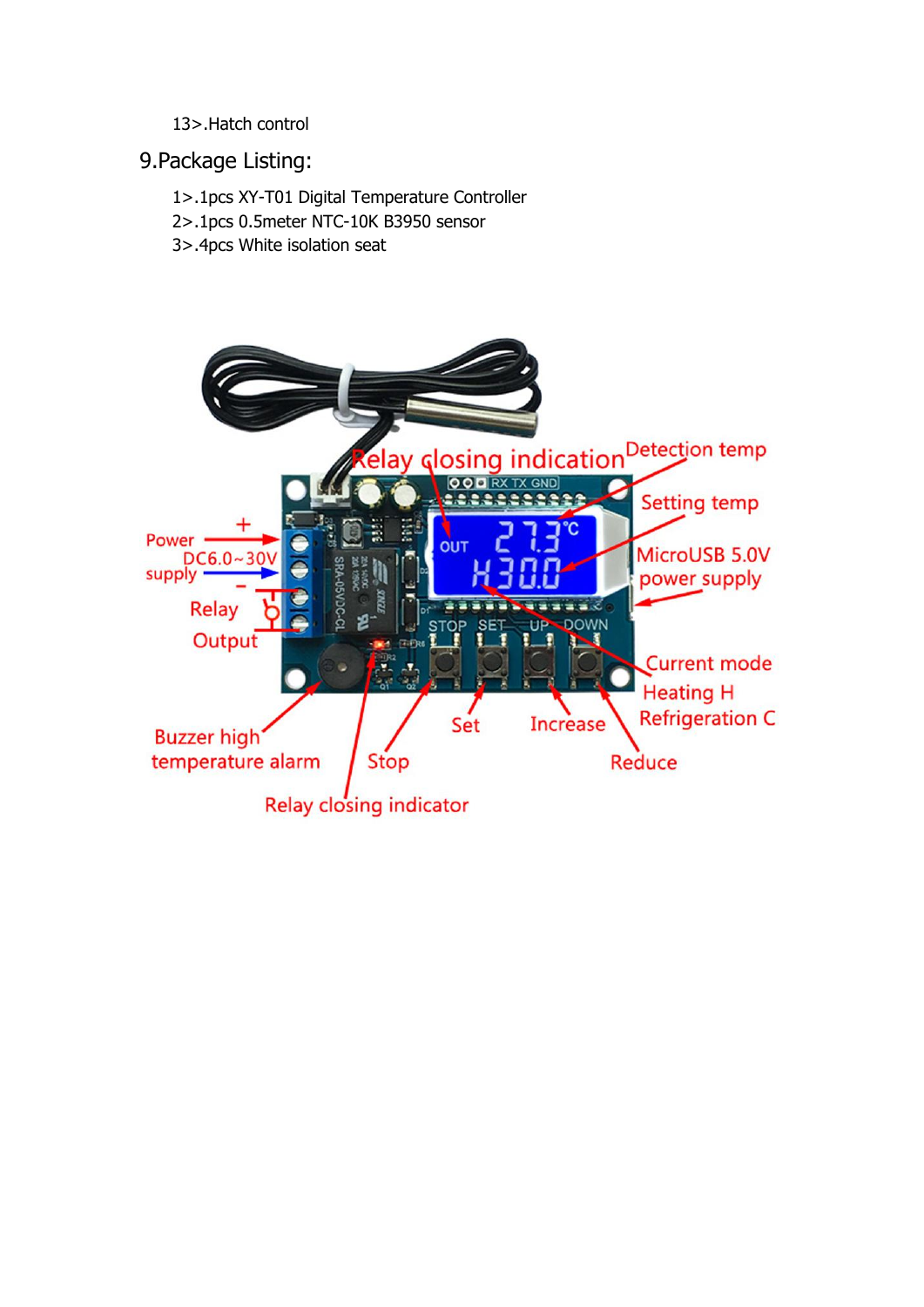# DC 6.0-30V wiring diagram

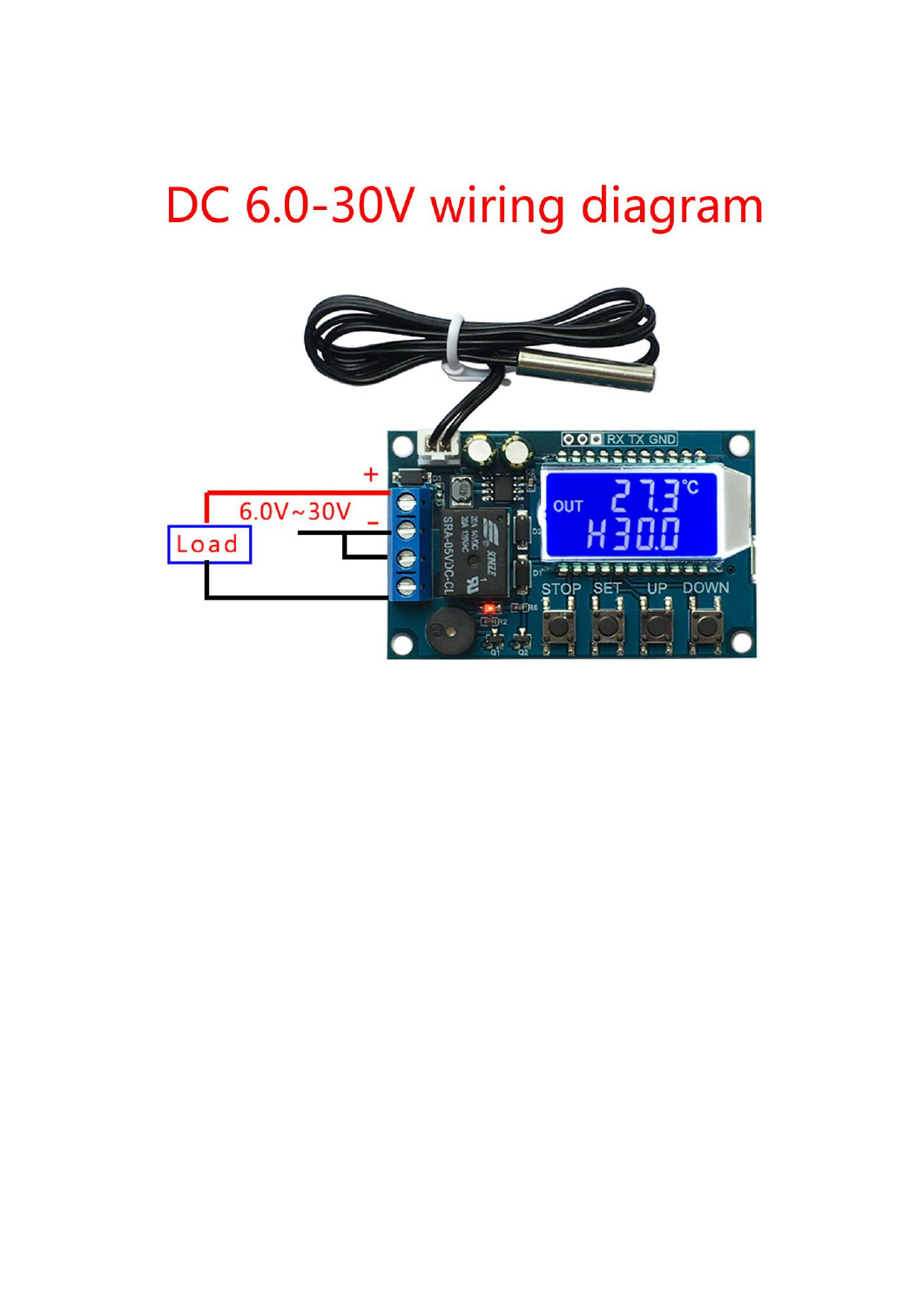# 110V Wiring diagram